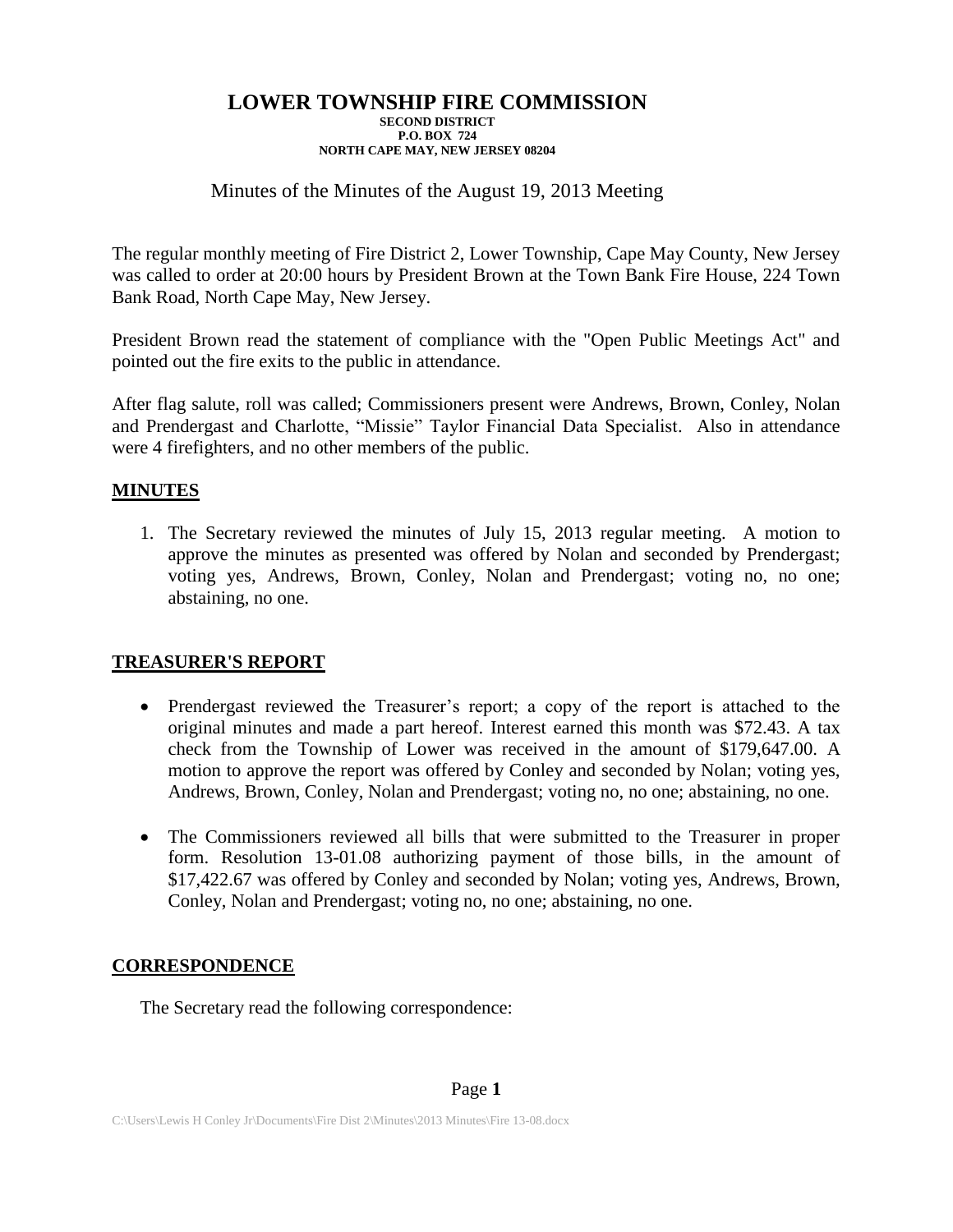# Minutes of the Minutes of the August 19, 2013 Meeting

- 1. Email in dated 7/24/13 requesting information from Lincoln Financial regarding LOSAP Reports.
- 2. Copy of a letter in from David Perry to William Galestok, Planning Director dated 7/31/13 providing Fire Bureau comments for Hober/Peoples-Socs Lane to the Planning Board.
- 3. Email out dated 8/01/13 to Allyson Milazzo transmitting Lincoln Financial Reports for the last quarter of 2012 and the first half of 2013. We still need the Investment Accounts broken out for 2012.
- 4. Letter out to Leon Costello dated 8/15/13 by Lew Conley asserting management certification for the annual Audit.
- 5. Letter out to Leon Costello dated 8/15/13 by Charles Prendergast financial records certification for the annual Audit.
- 6. Copy of the June 8, 2013 Minutes of the N.J. Association of Fire Districts meeting.

# **TOWN BANK VOLUNTEER FIRE COMPANY REPORT**

Chief Megonigal reported the following:

- Report of the month's activities; a copy of the report is attached to the original of these minutes.
- The Chief reported that the new Pierce pumper should be ready for final inspection in late September or early October, although delivery will be late November or December.

# **BUREAU OF FIRE SAFETY REPORT**

 Conley who is the Board's representative to the Bureau provided the financial for August even though the Board does not meet in the summer months.

## Page **2**

C:\Users\Lewis H Conley Jr\Documents\Fire Dist 2\Minutes\2013 Minutes\Fire 13-08.docx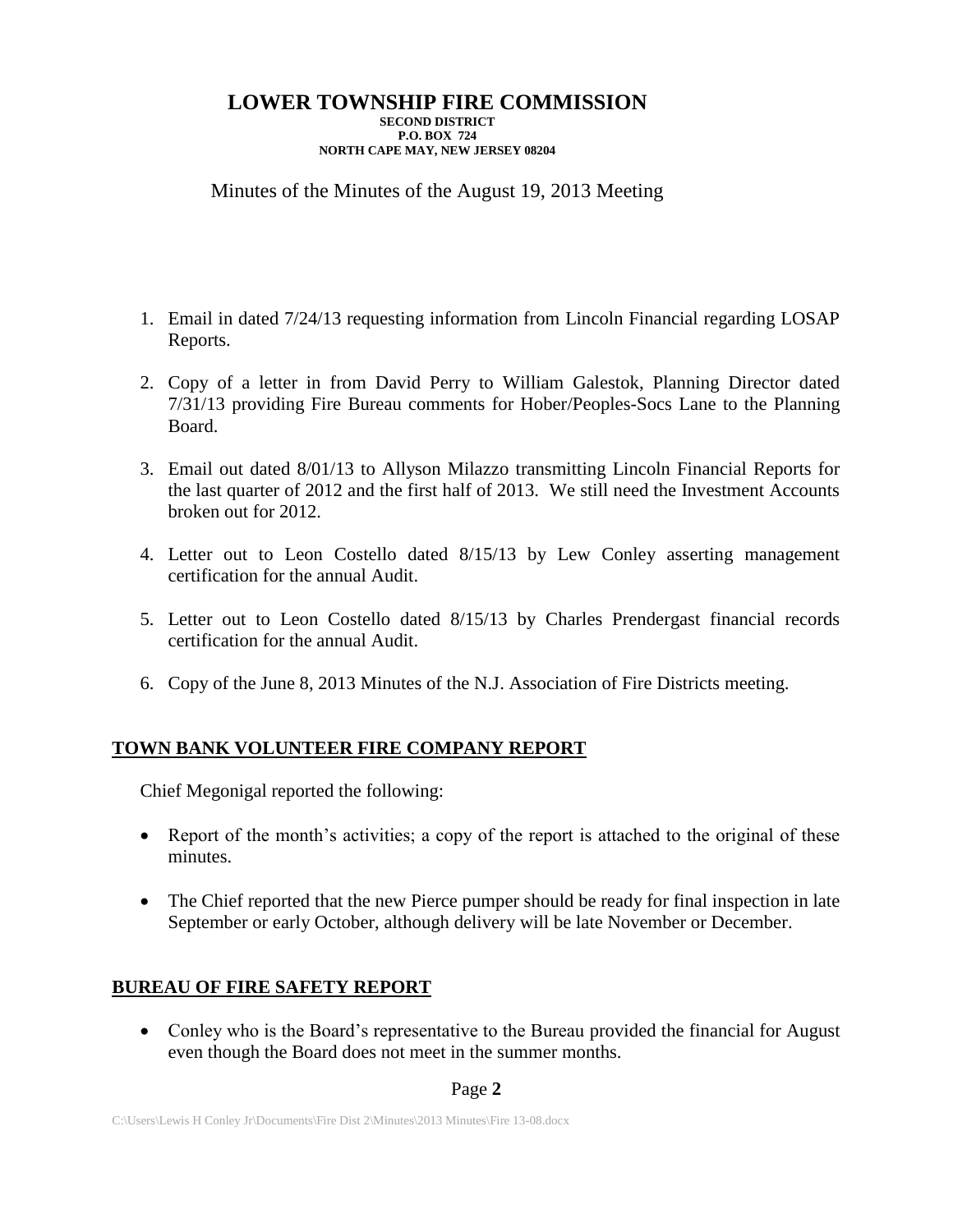# Minutes of the Minutes of the August 19, 2013 Meeting

# **OLD BUSINESS**

 *The Chief reported a growing building crack in the southeast corner of the engine bay. Conley has look at the crack and it looks like a settlement issue. The Commission authorized Conley to contact a structural engineer to look at the situation and make recommendations. (03/08).*

*Conley reported that he contacted Edward P. Ryan, PE, a structural engineer who met with Conley and Brown to look at the building. Mr. Ryan's preliminary determination was that the cracking is due to settlement but there is no immediate danger. He will prepare recommendations and specifications for the repair of the settlement as well as the cracks in the near future. (04/08)*

*Conley reported that he has received the details from structural engineer, Edward P. Ryan and will coordinate with Richard Braslow and Ryan to put together a contract to perform the work recommended. (06/08).*

*Nolan inquired as to the status of the crick repair. Conley responded that the District is in the process of having a contractor look at it and provide an estimate to see if the repair needs to be bid. He also reported the Mr. Ryan had reported that there is no immediate*  danger, and budget constraints had moved this repair a little lower on the priority list, but *not forgotten. (06/12)*

 *Scott Brown asked if there was some types of sealer that can be used to stop the damage to apparatus aprons that have sever salt damage. He has seen repairs to bridge surfaces that were temporarily repaired rather quickly. Brown volunteered to discuss it with a friend who is a masonry contractor and Conley will talk to the County Engineer who may have specified the repairs to the County Bridges. (06/12)*

*Brown reported that Jay Blackley of Blackley Concrete will look at the driveway and make a recommendation (07/12)*

*Brown reported that Jay Blackley reported that there is no fix the driveway apron will need to be removed and replaced. Conley requested that Blackley provide us with a cost estimate to do that work so that we know if we would need to bid the project and look for the money to pay for the replacement. (08/12)*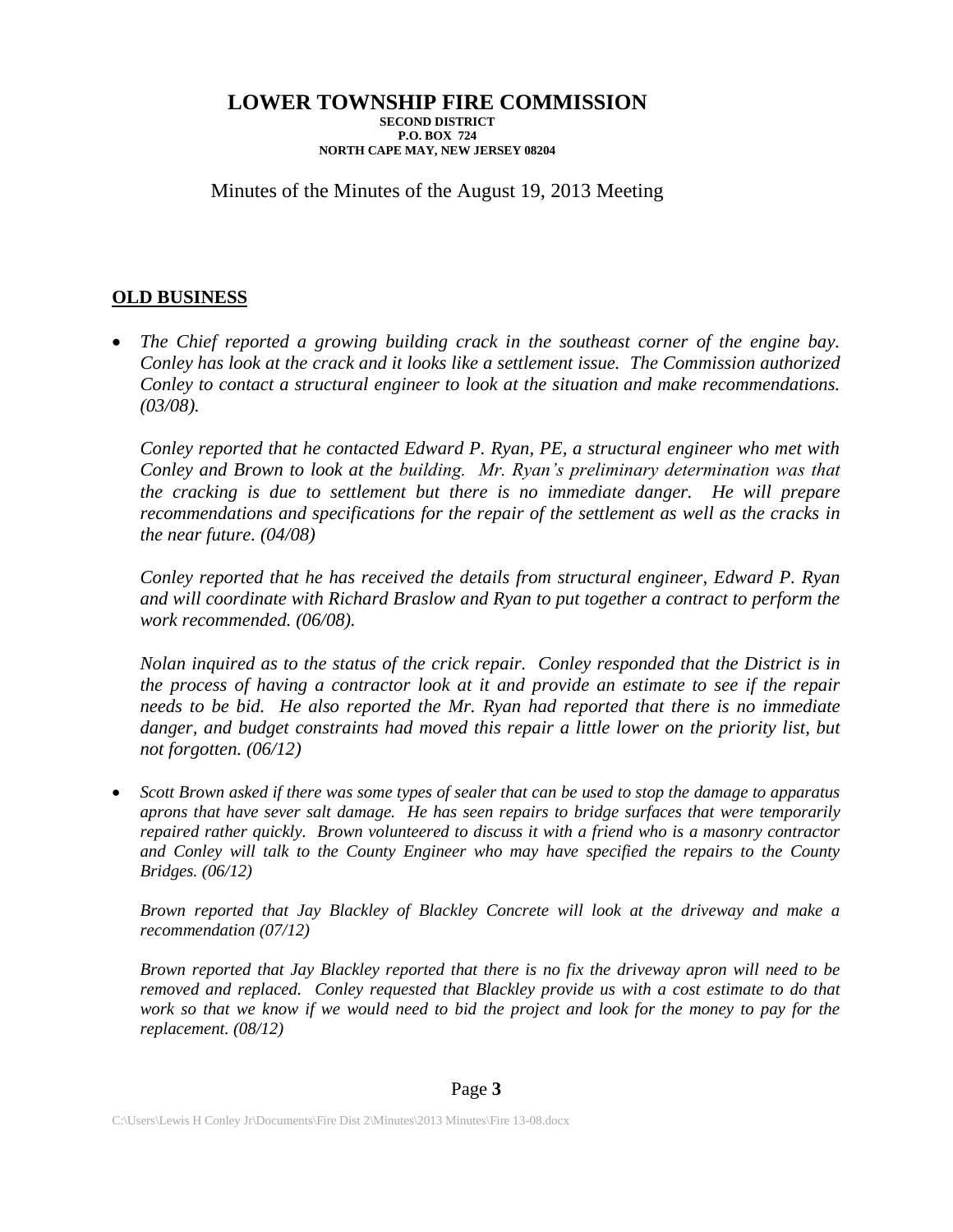## Minutes of the Minutes of the August 19, 2013 Meeting

*Brown reported that Blackley has provided a proposal to remove the existing concrete and replace it with the same strength reinforced concrete for \$24,860.00. This is above the bid threshold and obviously will need to be bid.*

*Conley suggested that if total replacement is necessary, we should look into retaining a structural engineer or architect to design a heating system into the apron and then there would be no need to have salt on it. Conley will look into finding an engineer or architect with the appropriate experience. (09/12)*

*Conley reported that he has not been able to get Jay Blackley (concrete mason) to respond with a cost for a temporary winter patch. Brown will reach out to Troiano Concrete to see if they can do a temporary patch to get us through the winter months. (12/12)*

*Brown reported that he has contacted Ernie Troiano, Jr. of E. Troiano & Sons Concrete who will perform a temporary patch on the driveway for an estimated cost of \$2,100.00 as outlined in his letter of December 21, 2012. Conley reported that he has contacted, in writing, Thomas Lipski of PEOSH to request an extension of time to repair the driveway apron. A motion was offered by Andrews and seconded by Nolan to approve E. Troiano and Sons Concrete's proposal and authorize the work, voting yes, Andrews, Brown, Conley, Nolan and Prendergast; voting no, no one; abstaining, no one.*

*Conley presented a proposal from M V Engineering of Cape May Court House, NJ for providing the design, bid preparation and administration, and construction observation of the permanent driveway apron replacement for an estimated \$11,200.00 as contained in their written proposal. Resolution 13- 20 Approving the award of the contract with Brian Murphy, PE of M V Engineering for the Design and Inspection of the Driveway Apron Replacement was offered by Andrews and seconded by Prendergast voting yes, Andrews, Brown, Conley, Nolan and Prendergast; voting no, no one; abstaining, no one. (01/22/13)*

*Brown reported that the driveway apron will be repaired with a temporary concrete patch by E. Troiano and Sons on Wednesday 2/27/13. (02/13)*

*Conley reported that the driveway apron was repaired on February 27, 2013 on schedule and he emailed a notice to Thomas Lipski of PEOSH along with photos of the completed driveway. Conley continued the report by telling all that Thomas Lipski emailed back that he would be issuing a letter indicating the violation has been abated. (03/13)*

*Conley reminded all that we have received preliminary plans and specifications for the permanent driveway replacement from MV Engineering. We need to decide when we want the driveway advertised, what is going to be included in the contract, such as fencing and/or security for the apparatus to be stored outside during the replacement of the apron and the concrete curing time. (03/13)*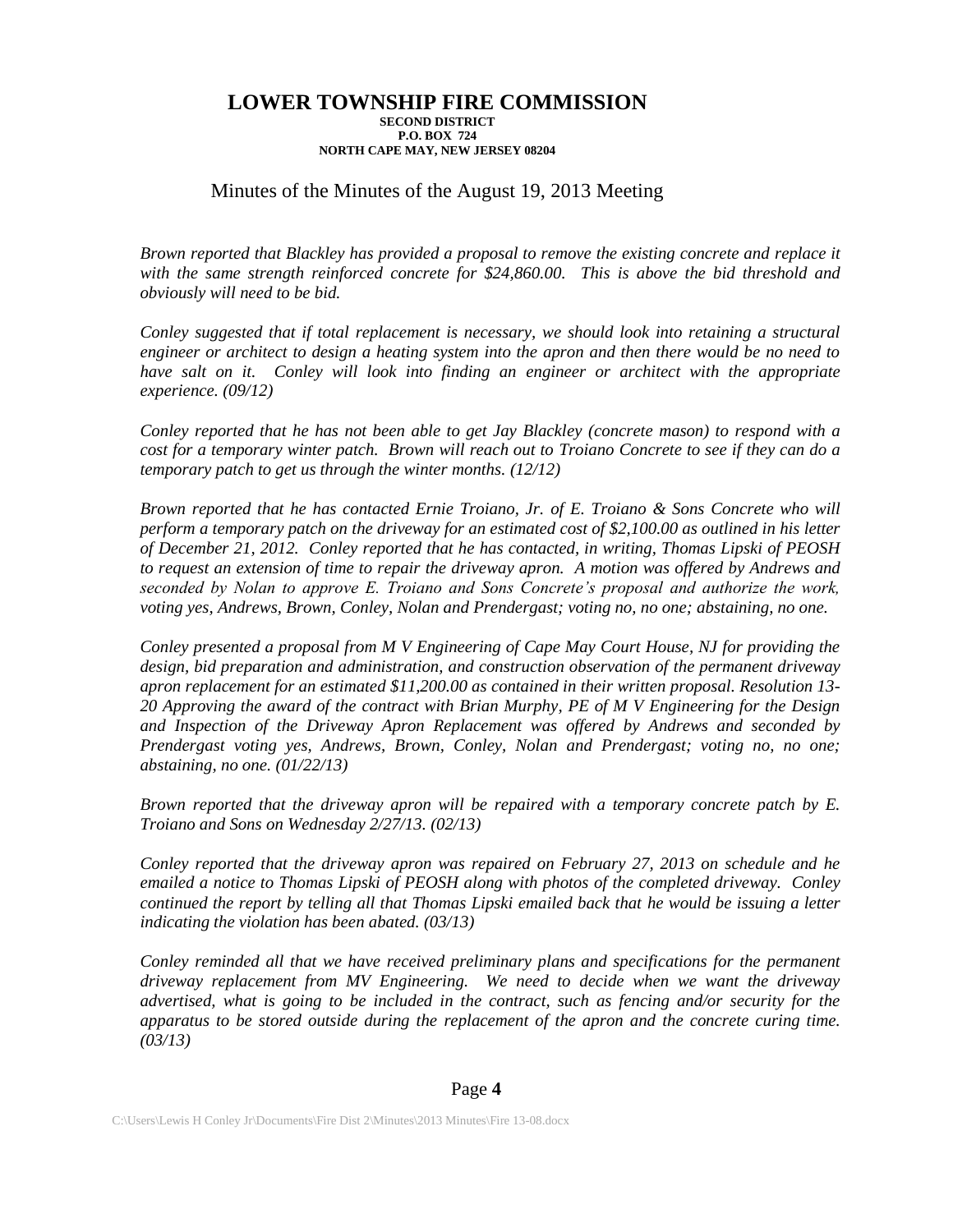# Minutes of the Minutes of the August 19, 2013 Meeting

*Conley discussed the need to meet to discuss how to deal with the apparatus security which will need to be outside the building during the removal and curing of the concrete apron. The meeting was set for April 22, 2013. (04/13)*

*Brown reminded everyone that only Conley and he showed up for the April 22 meeting and rescheduled for June 24, 2013 (05/13).*

Conley reported that he has met with the engineer and reviewed the details for staging the apparatus out of three contiguous bays and then wait until the concrete has cured and then the next three contiguous bays can be poured. He also reviewed the parking lot driveway that needs to also be replaced as well as the concrete curb that also needs to be replaced. There will be a new concrete ramp created from the parking lot to the sidewalk on Town Bank Road so that the access from the parking lot in front of the engine bays can be fenced off or landscaped to prohibit access. (08/13)

 *A presentation was made for a Power Purchasing Agreement by Emerald Energy, LLC (Joseph Jackson) and Cambria Solar (Mike Atkins) wherein Mr. Atkins represented that the current electric use would be sold to us by Cambria Solar at a savings of 8% with a 2.5% increase/year after the first year. Resolution #12-34 approving the PPA offer subject to review by the Solicitor Richard Braslow was offered by Nolan and seconded by Conley voting yes, Conley, Nolan and Prendergast; voting no, no one; abstaining, no one. (10/12)*

*Conley reported that he forward the draft Power Purchasing Agreement and current electric use release documents provided to him to Solicitor Braslow. The current use release document was approved by Mr. Braslow, signed by Commissioner Conley and returned to Joe Jackson. The Power Purchasing Agreement was drafted to be with the Town Bank Volunteer Fire Company and was unacceptable. Conley would not sign the*  document and returned it to Joe Jackson for correction. In the letter from Mr. Atkins attorney, the attorney *states that he also agreed that the Fire District is the correct entity for Mr. Atkins to contract with, but it was his opinion that such an agreement needed to be publicly bid. This is contrary to what Mr. Jackson and his people had represented at prior meetings. It is, however consistent with Commissioner Conley and Solicitor Braslow's feeling. This information was passed on to Mr. Jackson for a response and/or a revised proposal. As of November 19, 2012 Conley has not heard back from anyone. (11/12)*

*As of December 17, 2012 Conley has not heard back from anyone. (12/12)*

*Conley read a report from solar company's structural engineer indicating that the roof trusses will need to be beefed up in order to support the weight of the solar panels. Conley will reach out to the engineer to be sure that there is no problem with the trusses without adding the solar panels and attempt to get a quote for what it would cost to get a proposal that will tell us how much beefing up the trusses will need and the anticipated cost for the work if we decided to go ahead with the solar panels. (04/13)*

*Conley reported that he spoke with the structural engineer who reported that the roof is fine without adding the solar panels, however, the roof will need to be beefed up to carry the additional load of the solar panels. Conley requested that he provide Mike Adkins a cost proposal for the design of the strengthening of the roof to support the solar panels, which proposal will include an estimate of the* 

Page **5**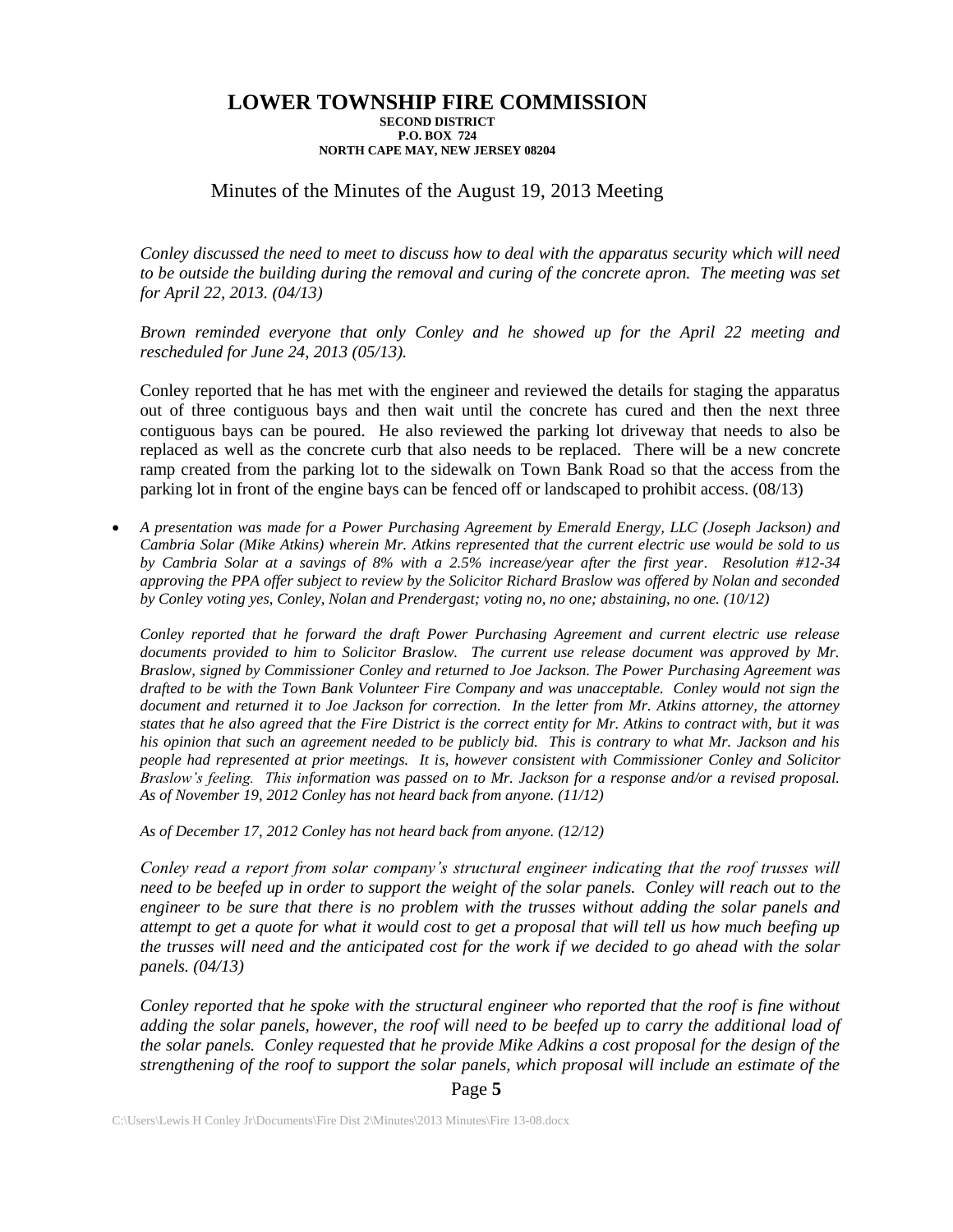# Minutes of the Minutes of the August 19, 2013 Meeting

*cost of actually strengthening the roof. All of the proposal correspondence should be coordinated through Mike Adkins. (06/13)*

 *Chief Megonigal has received a letter of interest from the Belleplain Emergency Corp, Inc. to purchase the Rehabilitation Bus that was formerly a Lower Township Elementary School Bus for one dollar, which is no longer needed by the Town Bank Volunteer Fire Company. The Chief recommended the sale.*

*Resolution 13-32 Transferring the ownership of the Rehabilitation Bus that was formerly a Lower Township Elementary School Bus to Belleplain Emergency Corp, Inc. for one dollar was offered by Conley and seconded by Andrews voting yes, Andrews, Brown, Conley, Nolan and Prendergast; voting no, no one; abstaining, no one. (07/13)*

Nolan reported that the bus was picked up by Belleplain Emergency Corp., the insurance has been removed from the bus and we received an insurance credit of \$2,233.91. **The bus needs to be removed from the assets inventory.** (08/13)

### **NEW BUSINESS**

- 1. Conley reviewed an engagement letter from our auditor, Leon Costello to audit the LOSAP account that is now required and not covered under our existing contract. Resolution 13-33 Approving Leon Costello for Audit/Review of the LOSAP accounts was offered by Conley and seconded by Nolan, voting yes, Andrews, Brown, Conley, Nolan and Prendergast; voting no, no one; abstaining, no one.
- 2. New purchases authorized that were requested by Chief Megonigal are as follows:
	- o Witmer Public Safety, Coatesville, PA, for 3sets of turn out gear under state contract, totaling \$7,110.00.
	- o American Test Center, River Falls, WI for ladder testing \$1,324.00.
	- o Breathe Safe, Warrington, PA for a MSA TIL 6000 Plus and Vehicle Kit, under state contract totaling \$15,000.00.
	- o UP Racing Fuels, Inc., Newark, DE, (low quote) for 10 five gallon pails of SEF fuel totaling \$559.70.
	- $\circ$  Fire One, Drexel Hill, PA, for pump flow testing for the 4 pumps totaling \$1,060.00.
	- o Sea Gear Marine Supply, Cape May, NJ (low quote) for 1 ACR GPIRB Model 2846 for \$995.00.
	- o Witmer Public Safety, Coatesville, PA, (low quote) for replacement fire hoses various sizes and lengths totaling\$3,985.00.
	- o American Diving Supply, Egg Harbor Twp., NJ (low quote) for 8-Sherwood Compasses totaling \$300.00.